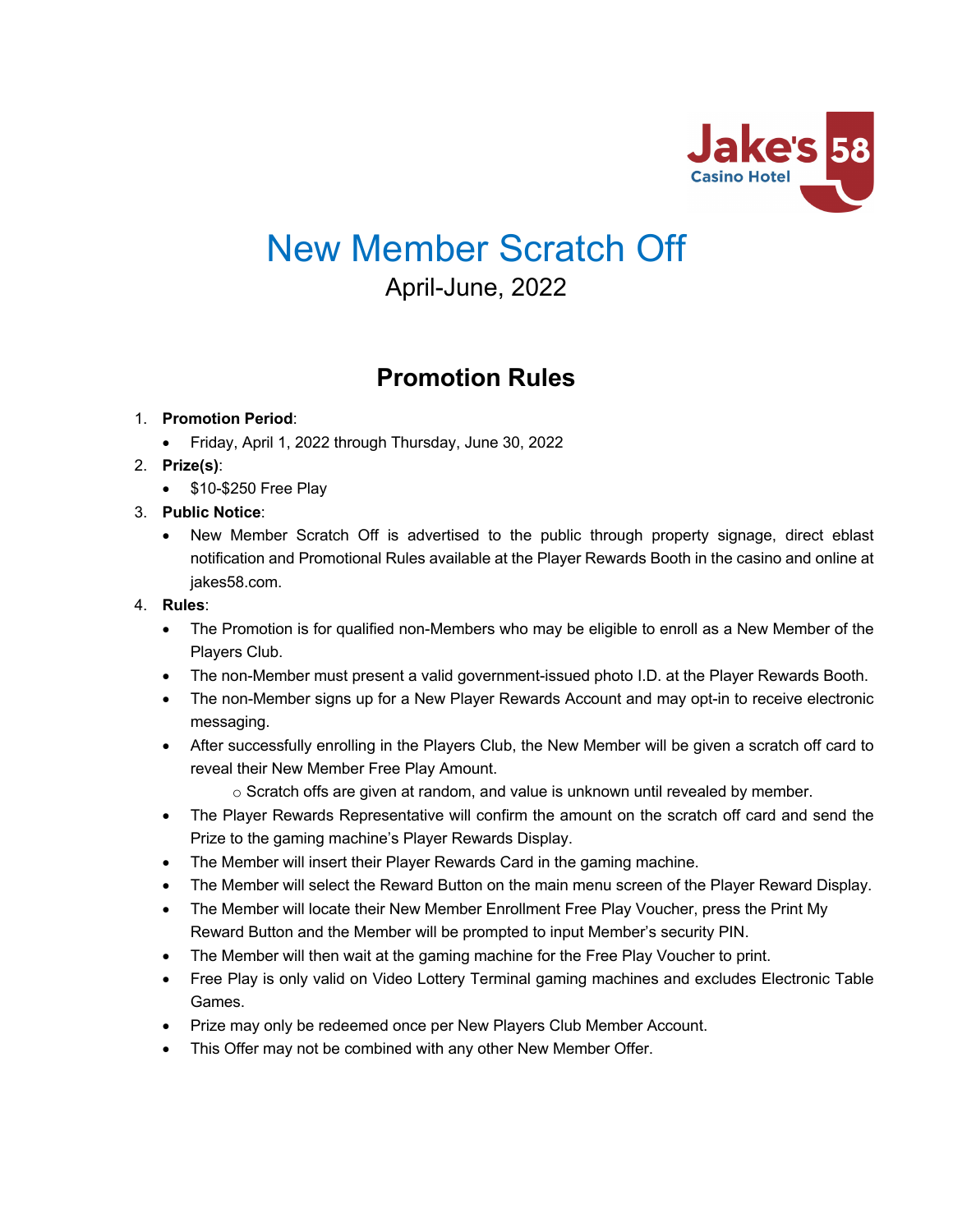# 5. **General**:

- Must not have an existing Jake's 58 Players Club Account and must sign up as a New Players Club Member during the Promotion Period.
- Membership is free to those who are 18 years or older that can present a valid state or federally issued picture I.D.
- Valid government-issued photo identification must be presented prior to receiving offer.
- Any offers relating to this promotion are non-transferable, assignable, or redeemable for cash, unless otherwise stated.
- Only the person identified as the qualified participant in promotion will be eligible to claim any benefit of layers Club or claim any promotion award.
- A claim of benefit or claim of award by any person other than the person identified as the qualified participant in promotion will be void and the person rendered ineligible for future promotions.
- Recipients acknowledge all restrictions, expiration dates and liabilities.
- Jake's 58 Casino Hotel is not responsible for typographical or printing errors, or any mechanical or technical malfunctions that may occur during a promotion.
- Promotion information can be obtained at the Player Rewards Booth and jakes58.com.
- Any person attempting to defraud or in any way tamper with the promotion mechanics and/or implementation will be declared ineligible and may be prosecuted to the full extent of the law.
- Jake's 58 Casino Hotel reserves the right to make changes in the rules of this promotion, facilitate manually, or cancel all or any part of it and not award any offer for any reason at any time without prior notice.
- Jake's 58 Casino Hotel reserves the right to delay promotion engagement due to unforeseeable issues until such time as the promotion may proceed.

#### 6. **Eligibility**:

• Based on trackable activity. The following persons or categories of persons are not eligible to participate: employees of Jake's 58 Casino Hotel and its subsidiaries and affiliates, people key licensed or employed by the New York State Gaming Commission; vendors directly associated with this contest, their subsidiaries, affiliates and agencies, and any immediate family members residing in the same household of any of the foregoing individuals. Any licensee, registrant, contractor, subcontractor, consultant, officer, or employee of a contractor, subcontractor, licensee, registrant or consultant, that is directly involved in the operation or observation of New York State video gaming or New York State video gaming drawings or the processing of New York State video gaming prize claims or payments. All federal, state and local rules and regulations apply. Void where prohibited or restricted by law. Participants are responsible to ensure that his or her Players Club card is properly inserted into the card reader. By participating in this promotion, participants agree to abide by all terms of these official rules.

#### 7. **Limit of Participation**:

• By participating in promotion, participants agree to abide by all terms of these official rules. Jake's 58 Casino Hotel, their respective affiliates, subsidiaries, parent corporations, and their respective officers, directors, shareholders, employees and agents are not responsible for any late, lost, incorrect, misdirected or inaccurate entry information; human error; technical malfunctions; failures, omission, interruption, deletion or defect of any telephone network, computer on-line system, computer equipment, servers, providers, software or satellite transmission, including any injury or